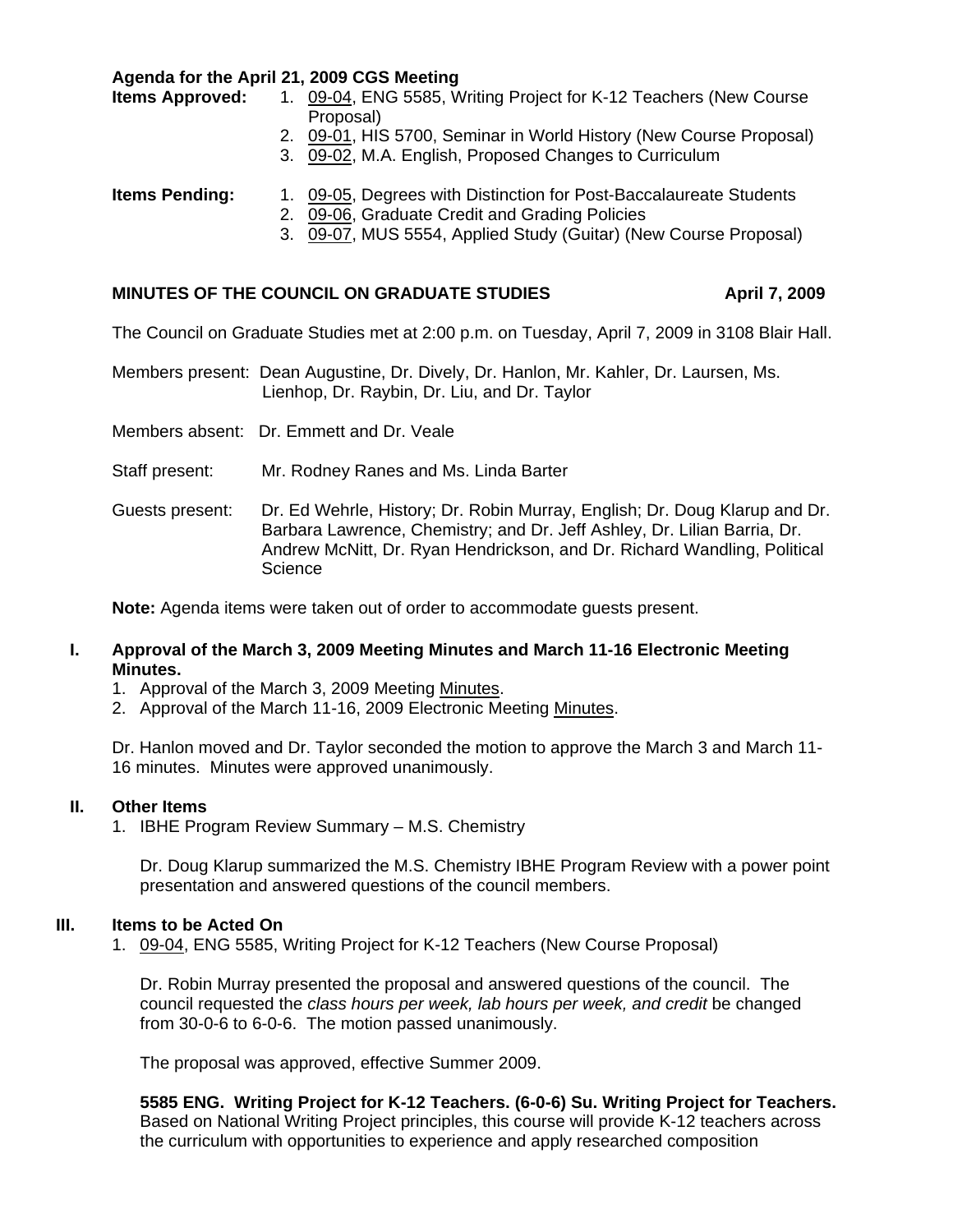pedagogies for use in their own classrooms and explore a variety of theories regarding writing to learn and writing and reading in the disciplines. Prerequisite(s): Graduate Standing; at least one year of K-12 teaching; application to the Eastern Illinois Writing Project (EIWP); and permission of the EIWP instructor. Course may not be repeated.

2. [09-01,](http://www.eiu.edu/~eiucgs/currentagendaitems/agenda09-01.pdf) HIS 5700, Seminar in World History (New Course Proposal)

 Dr. Ed Wehrle presented the proposal and answered questions of the council. The proposal passed unanimously.

The proposal was approved, effective Fall 2009.

**5700 HIS. Seminar in World History. (3-0-3) F. Seminar in World History.** Intensive Study in special topics in World History to be determined by the instructor. Course may be repeated with change in topics.

3. [09-02, M](http://www.eiu.edu/~eiucgs/currentagendaitems/agenda09-02.pdf).A. English, Proposed Changes to Curriculum

Dr. Chris Hanlon presented the proposal and answered questions of the council. The proposal passed unanimously.

The proposal was approved, effective Fall 2009. See *Attachment B*.

### **IV. Other Items**

1. First Choice Review – M.A. Political Science

Dr. Ryan Hendrickson gave a summary of the M.S. Political Science application for First Choice designation. Council members asked questions and thanked Dr. Hendrickson for attending the meeting. After the guests left the meeting, council members discussed the application. Dean Augustine will discuss the presentation with the Political Science Review Board before preparing his report.

Note: Dr. Liu left the meeting at 3:35 pm.

## **V. Communications**

# **a. College Curriculum Committee Meeting Minutes**

- 1. Friday, February 27, 2009, College of Sciences Curriculum Committee Meetin[g Minutes.](http://www.eiu.edu/~eiucgs/currentagendaitems/COSMin2-27-09.pdf)
- 2. Monday, March 9, 2009, Lumpkin College of Business and Applied Sciences Curriculum Committee Meetin[g Minutes.](http://www.eiu.edu/~eiucgs/currentagendaitems/LCBASMin3-9-09.pdf)
- 3. Friday, March 13, 2009, College of Sciences Curriculum Committee Meetin[g Minutes.](http://www.eiu.edu/~eiucgs/currentagendaitems/COSMin3-13-09.pdf)

## **b. Approved Executive Actions**

 1. Thursday, February 12, 2009 memorandum from Dean Hanner, College of Sciences, requesting the following executive action to be approved by the Council of Graduate Studies, **effective Fall 2009.**

Requested Change: To revise course description of ECN 4840 for the 2009-10 EIU catalog

**4840 ECN Money and Banking. (3-0-3) F, S.** Money and banking in the modern economy; history and theory of monetary policy. A thorough examination of the financial system along with the instrumental role it plays in a modern economy. Emphasis is placed on the structure of the financial system by analyzing money, financial instruments, financial institutions, financial markets, and the functions of the Central Bank. Prerequisite: ECN 2802G.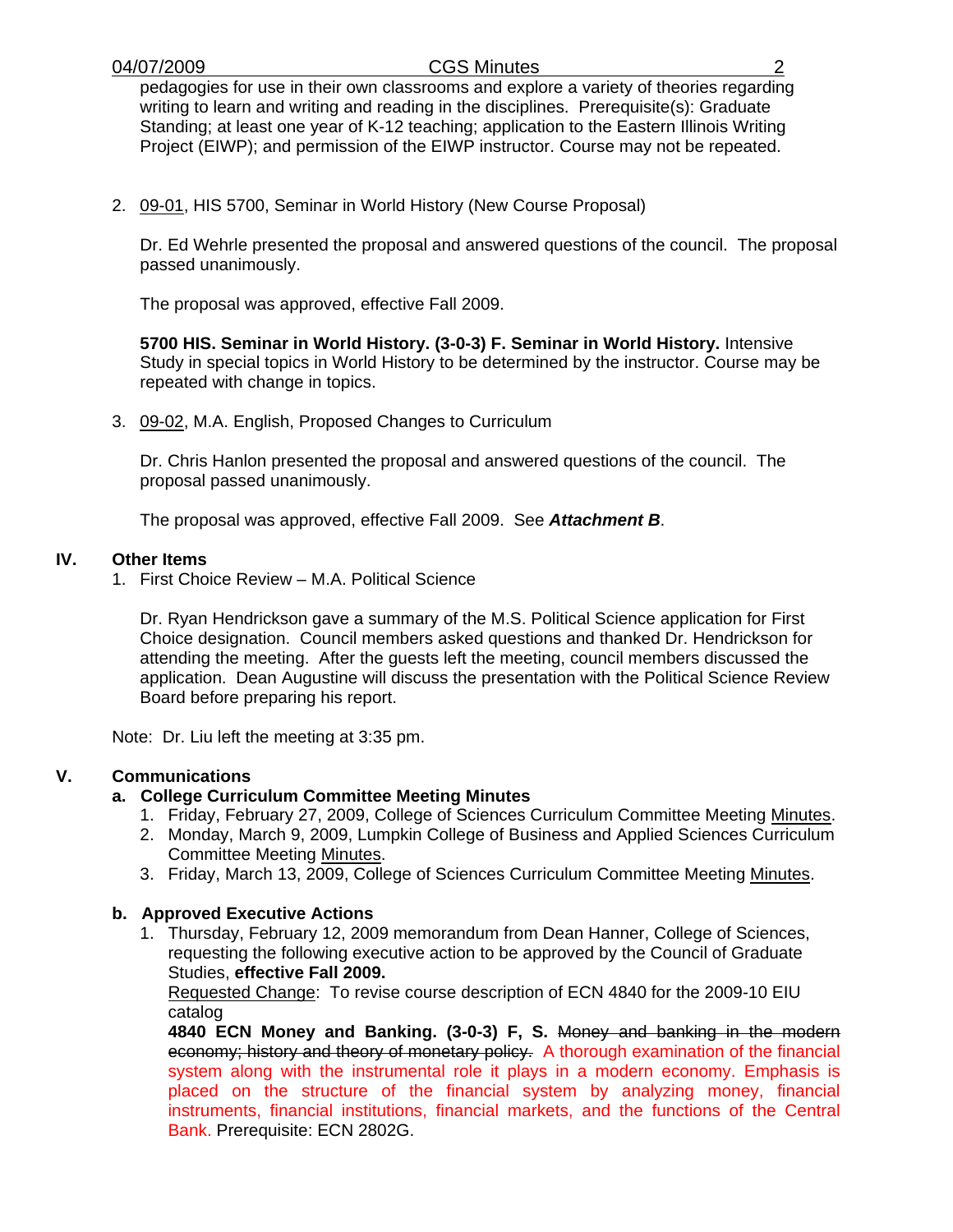Rationale for change: To better reflect course content, to unify the style of our course descriptions, to remove redundant verbiage.

2. Monday, March 9, 2009 memorandum from Dean Hoadley, Lumpkin College of Business and Applied Sciences, requesting the following executive action to be approved by the Council of Graduate Studies, **effective Fall 2010**. Requested Change: To change course prefixes from Career and Organizational Studies (COS) to Organizational and Professional Development (OPD).

Rationale: The current course prefix (COS) also overlaps with the acronym for the College of Science: COS. As a result, prospective and current students who do an internet search for our courses find themselves directed to the College of Sciences rather than Career and Organizational Studies.

### See *Attachment C*.

## **VI. Items to be Added to the Agenda**

1. [09-05, D](http://www.eiu.edu/~eiucgs/currentagendaitems/agenda09-05.pdf)egrees with Distinction for Post-Baccalaureate Students

 Dr. Taylor moved and Dr. Hanlon seconded the motion to add this item to the agenda. The motion passed unanimously.

2. [09-06, G](http://www.eiu.edu/~eiucgs/currentagendaitems/agenda09-06.pdf)raduate Credit and Grading Policies

 Dr. Hanlon moved and Dr. Dively seconded the motion to add this item to the agenda. The motion passed unanimously.

3. [09-07, M](http://www.eiu.edu/~eiucgs/currentagendaitems/agenda09-07.pdf)US 5554, Applied Study (Guitar) (New Course Proposal)

 Dr. Hanlon moved and Mr. Kahler seconded the motion to add this item to the agenda. The motion passed unanimously.

## **VII. Committee Reports**

- 1. Dr. Raybin reported the Textbook Rental Committee met. The members discussed the new building and the extended hours for students enrolled in evening classes.
- 2. Dean Augustine reported the Enrollment Management Committee met. The members reported enrollment numbers for undergraduate, graduate, and international students. The general opinion is EIU will increase enrollment next year. Illinois exports more honors students than any other state.

## **VIII. Dean's Report**

- 1. Graduate Exposition Thursday, April 16 Distinguished Graduate Student Ceremony
- 2. Alumni Event Friday, April 17 Outstanding Graduate Alumni Awards
	- 2009 Outstanding Graduate Alumni

English – Lee Martin Music – Jonathan Schwabe

Political Science – Mythili Rundblad

College of Arts & Humanities Lumpkin College of Business & Applied Sciences Art – Nancy King Mertz **MBA** – Michael Wurtsbaugh (unconfirmed)

College of Sciences<br>
Economics – Sean Tomer<br>
Elementary Education – David Carey<br>
College of Education – David Carey Elementary Education – David Carey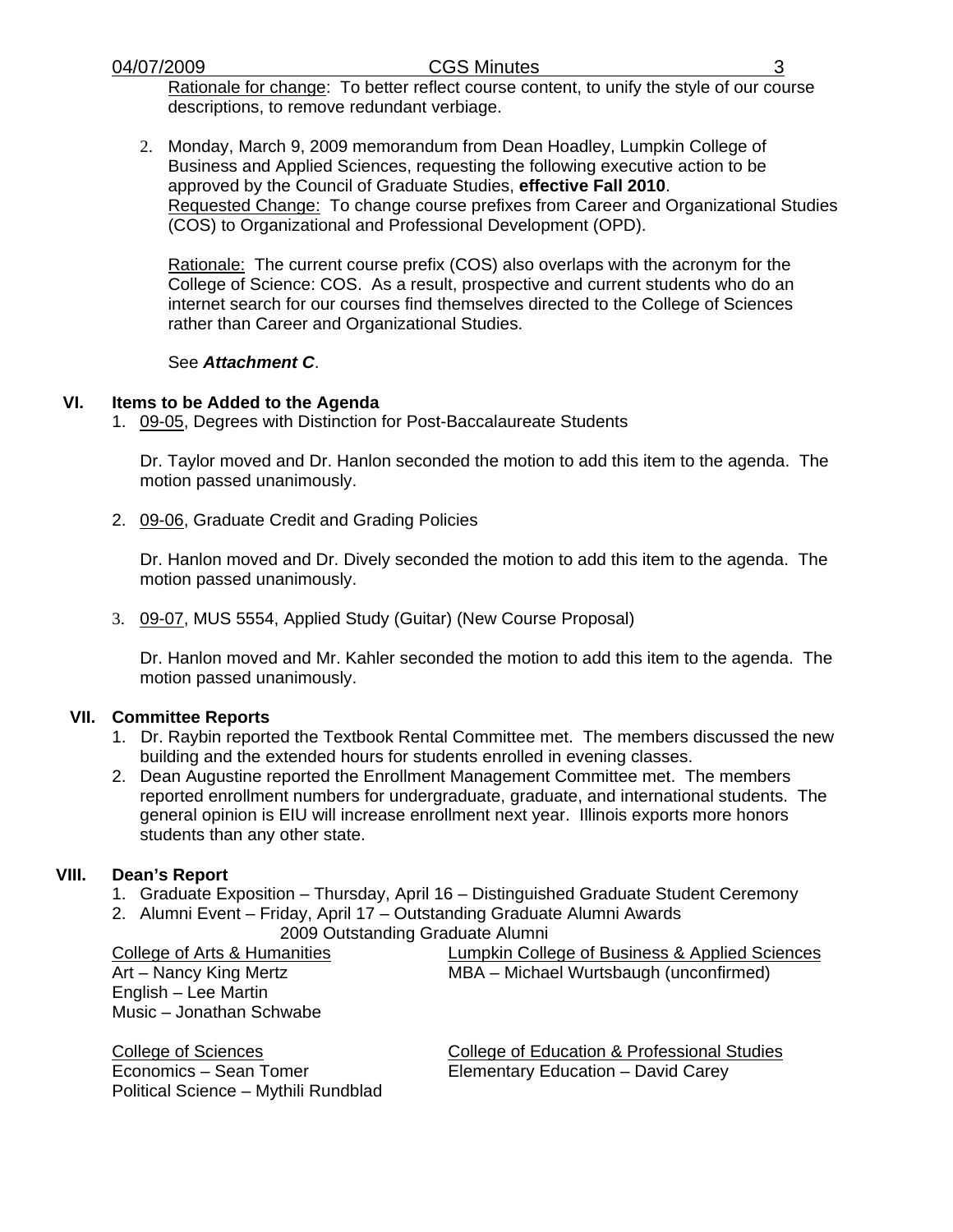The meeting adjourned at 4:00 p.m. The meeting adjourned at 4:00 p.m.

**\*\*\*\*\*\* ANNOUNCEMENT OF THE NEXT MEETING \*\*\*\*\*\* \*\*\*\*\*\*Tuesday, April 21, 2009 \*\*\*\*\*\* \*\*\*\*\*\*3108 Blair Hall \*\*\*\*\*\***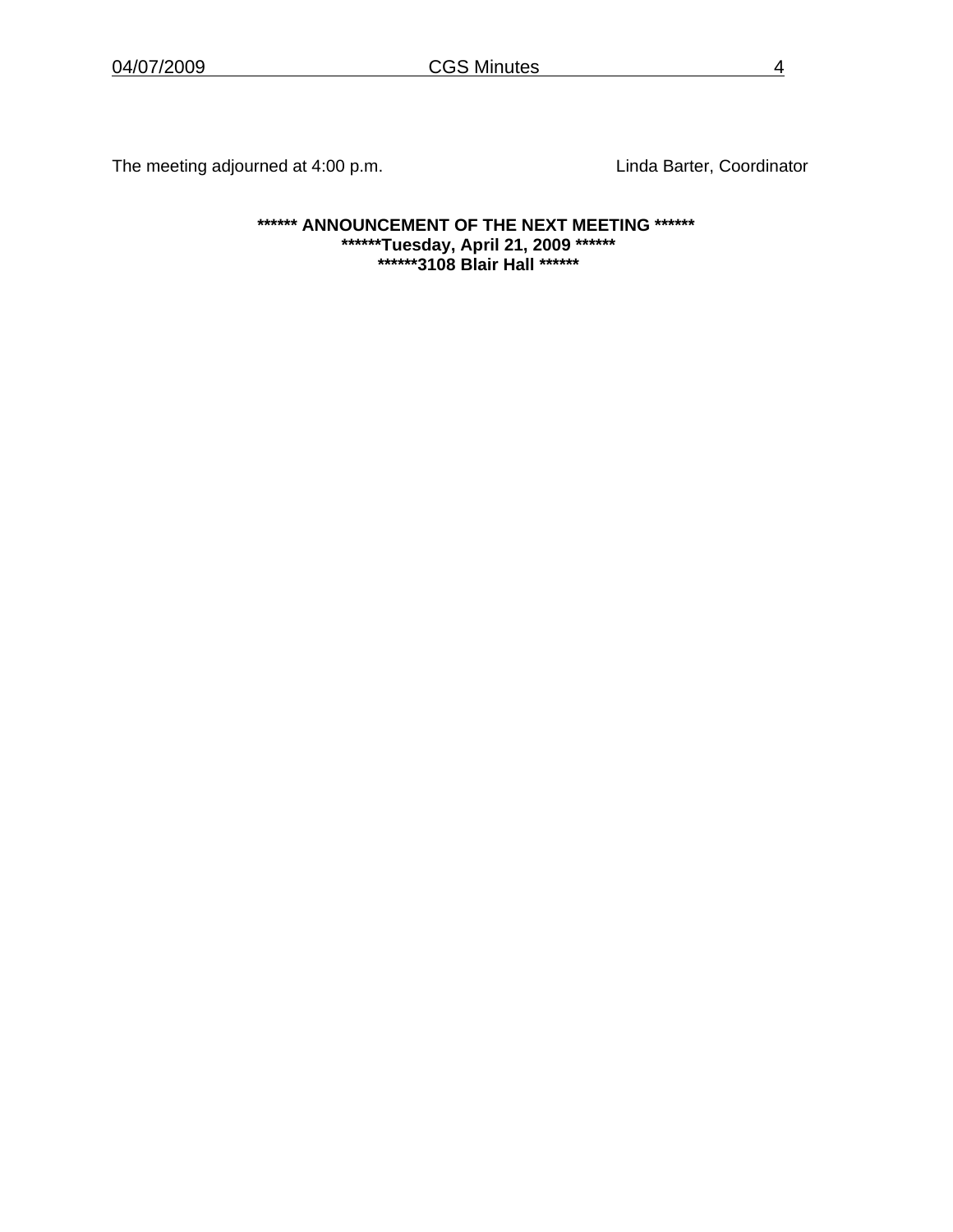## *Attachment A*

### Eastern Illinois University **COURSE PROPOSAL FORMAT**

**Please check one:**  $X$  New course  $\Box$  Revised course

### **PART I: CATALOG DESCRIPTION**

- 1. Course prefix and number, such as ART 1000: ENG 5585
- 2. Title (may not exceed 30 characters, including spaces): Writing Project for Teachers
- 3. Long title, if any: Writing Project for K-12 Teachers
- 4. Class hours per week, lab hours per week, and credit [e.g.,  $(3-0-3)$ ]:  $30-0-6$  6-0-6
- 5. Term(s) to be offered: Fall  $\Box$  Spring X Summer  $\Box$  On demand
- 6. Initial term of offering:  $\Box$  Fall  $\Box$  Spring X Summer  $\Box$  Year 2009
- 7. Course description (not to exceed four lines): Based on National Writing Project principles, this course will provide K-12 teachers across the curriculum with opportunities to experience and apply researched composition pedagogies for use in their own classrooms and explore a variety of theories regarding writing to learn and writing and reading in the disciplines.
- 8. Registration restrictions:
	- a. Identify any equivalent courses (e.g., cross-listed course, non-honors version of an honors course). NA
	- b.Prerequisite(s), including required test scores, courses, grades in courses, and technical skills. Indicate whether any prerequisite course(s) MAY be taken concurrently with the proposed/revised course.

Graduate Standing; at least one year of K-12 teaching; application to the Eastern Illinois Writing Project (EIWP); and permission of the EIWP instructor.

c. Who can waive the prerequisite(s)?

|  |  |  | No one X Chair $\Box$ Instructor $\Box$ Advisor $\Box$ Program Coordinator $\Box$ Other |  |
|--|--|--|-----------------------------------------------------------------------------------------|--|
|--|--|--|-----------------------------------------------------------------------------------------|--|

d.Co-requisites (course(s) which MUST be taken concurrently with this one):

e. Repeat status: X Course may not be repeated.

 Course may be repeated to a maximum of hours or times.

f. Degree, college, major(s), level, or class to which registration in the course is restricted, if any:

g.Degree, college, major(s), level, or class to be excluded from the course, if any:

9. Special course attributes [cultural diversity, general education (indicate component), honors, remedial, writing centered or writing intensive] **NA**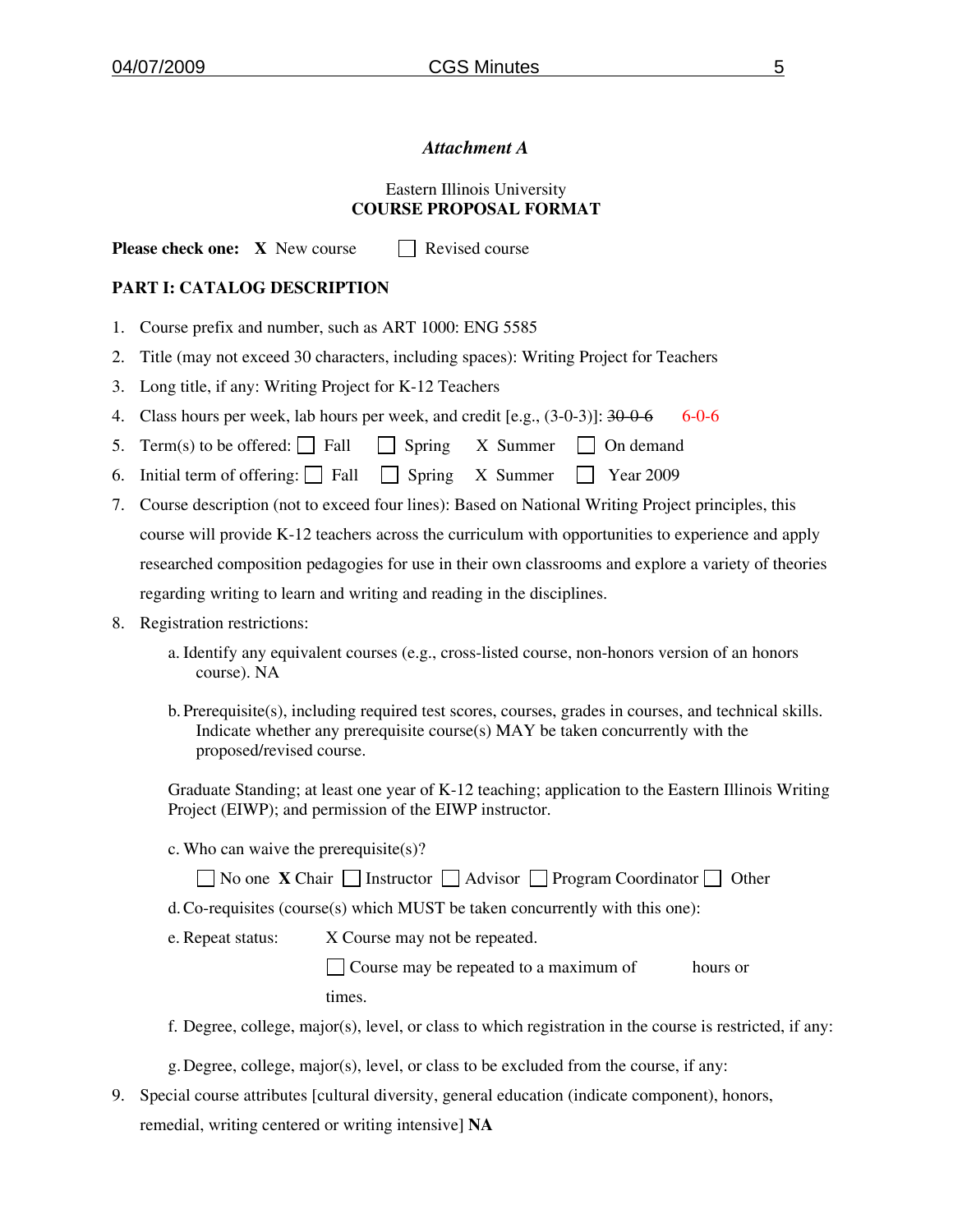10. Grading methods (check all that apply): X Standard letter  $\Box$  C/NC  $\Box$  Audit

("Standard letter"—i.e., ABCDF--is assumed to be the default grading method unless the course

description indicates otherwise.)

11. Instructional delivery method: lecture (This is a drop-down menu.)

#### **PART TWO: ASSURANCE OF STUDENT LEARNING**

(See the CAA website for examples of items 1, 2, and 3.)

1. List the student learning objectives of this course:

Student Learning Objectives:

a. Gain a breadth and depth of knowledge about research underlying writing across the curriculum in the K-12 schools.

b. Understand research underlying writing pedagogy in different disciplines.

c. Apply writing across the curriculum theory in individual and group teaching demonstrations.

d. Apply theory in their own writing based on the principle that the best teachers of writing are writers themselves.

e. Contribute to a seminar environment through effective oral and written communication.

f. Articulate their own researched rationale for teaching writing in their discipline and at their grade level.

g. Apply writing across the curriculum theory in a proposal for a possible writing to learn in-service program.

- a. If this is a general education course, indicate which objectives are designed to help students achieve one or more of the following goals of general education and university-wide assessment:
	- EIU graduates will write and speak effectively.
	- EIU graduates will think critically.
	- EIU graduates will function as responsible citizens.

NA

- b. If this is a graduate-level course, indicate which objectives are designed to help students achieve established goals for learning at the graduate level:
	- Depth of content knowledge:

Objectives a and b above.

• Effective critical thinking and problem solving

Objectives a and b above.

• Effective oral and written communication

Objectives c, d, and e above.

• Advanced scholarship through research or creative activity

Objectives f and g above.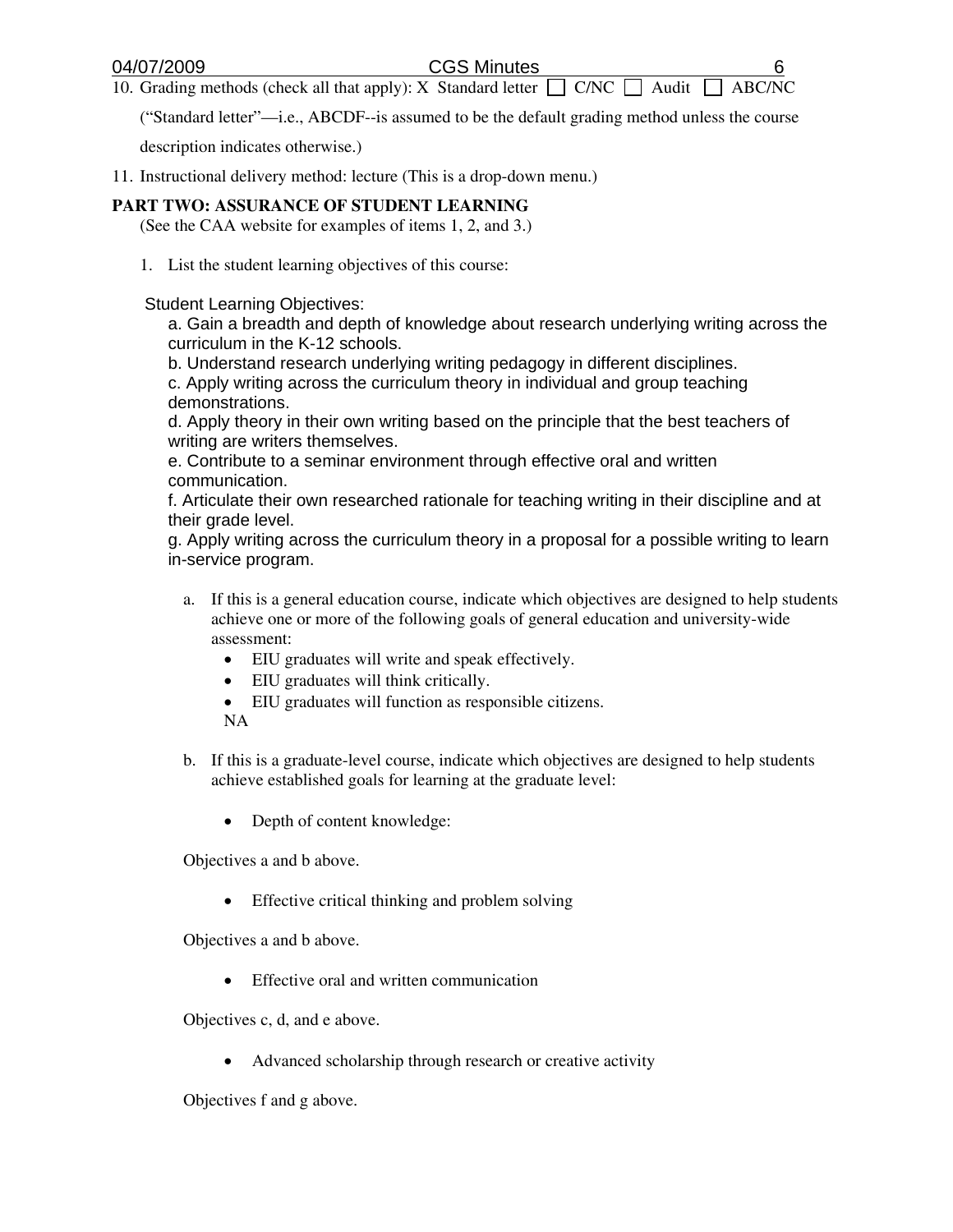2. Identify the assignments/activities the instructor will use to determine how well students attained the learning objectives:

a. A research-based teaching demonstration performed for the class.

b. Written responses to readings and to other students' teaching demonstrations.

c. A group collaborative writing project: A proposal for a possible in-service program.

d. A portfolio of student writing that will include all work toward revising four essays (notes, drafts, peer reviews, revisions) for at least three different audiences (personal, pedagogical,

and professional) and reflections on writing choices and revisions.

e. Participation in all activities in discussions and peer review writing workshops including an entry in the class creative writing anthology.

f. A written "writing to learn" lesson and rationale for a class anthology.

3. Explain how the instructor will determine students' grades for the course:

 a. A research-driven teaching demonstration performed for the class 20%

 b. Written responses to readings and to other students' teaching demonstrations 10%

 c. A group collaborative writing project: A proposal for a possible in-service program 10%

 d. A portfolio of student writing that will include all work toward revising four essays (notes, drafts, peer reviews, revisions) for at least three different audiences (personal, pedagogical, and professional) and reflections on writing choices and revisions 30%

e. Participation in all activities in discussions and peer review writing

workshops including an entry in the class creative writing anthology 10%

 f. A written "writing to learn" lesson and rationale for a class anthology 20%

============= 100%

- 4. For technology-delivered and other nontraditional-delivered courses/sections, address the following:
	- a. Describe how the format/technology will be used to support and assess students' achievement of the specified learning objectives
	- b. Describe how the integrity of student work will be assured
	- c. Describe provisions for and requirements of instructor-student and student-student interaction, including the kinds of technologies that will be used to support the interaction (e.g., e-mail, web-based discussions, computer conferences, etc.)
	- **NA**
- 5. For courses numbered 4750-4999, specify additional or more stringent requirements for students enrolling for graduate credit. These include:
	- a. course objectives;
	- b. projects that require application and analysis of the course content; and
	- c. separate methods of evaluation for undergraduate and graduate students.
	- **NA**
- 6. If applicable, indicate whether this course is writing-active, writing-intensive, or writing-centered, and describe how the course satisfies the criteria for the type of writing course identified. (See Appendix \*.)

## **PART III: OUTLINE OF THE COURSE**

Provide a week-by-week outline of the course's content. Specify units of time (e.g., for a 3-0-3 course, 45 fifty-minute class periods over 15 weeks) for each major topic in the outline. Provide clear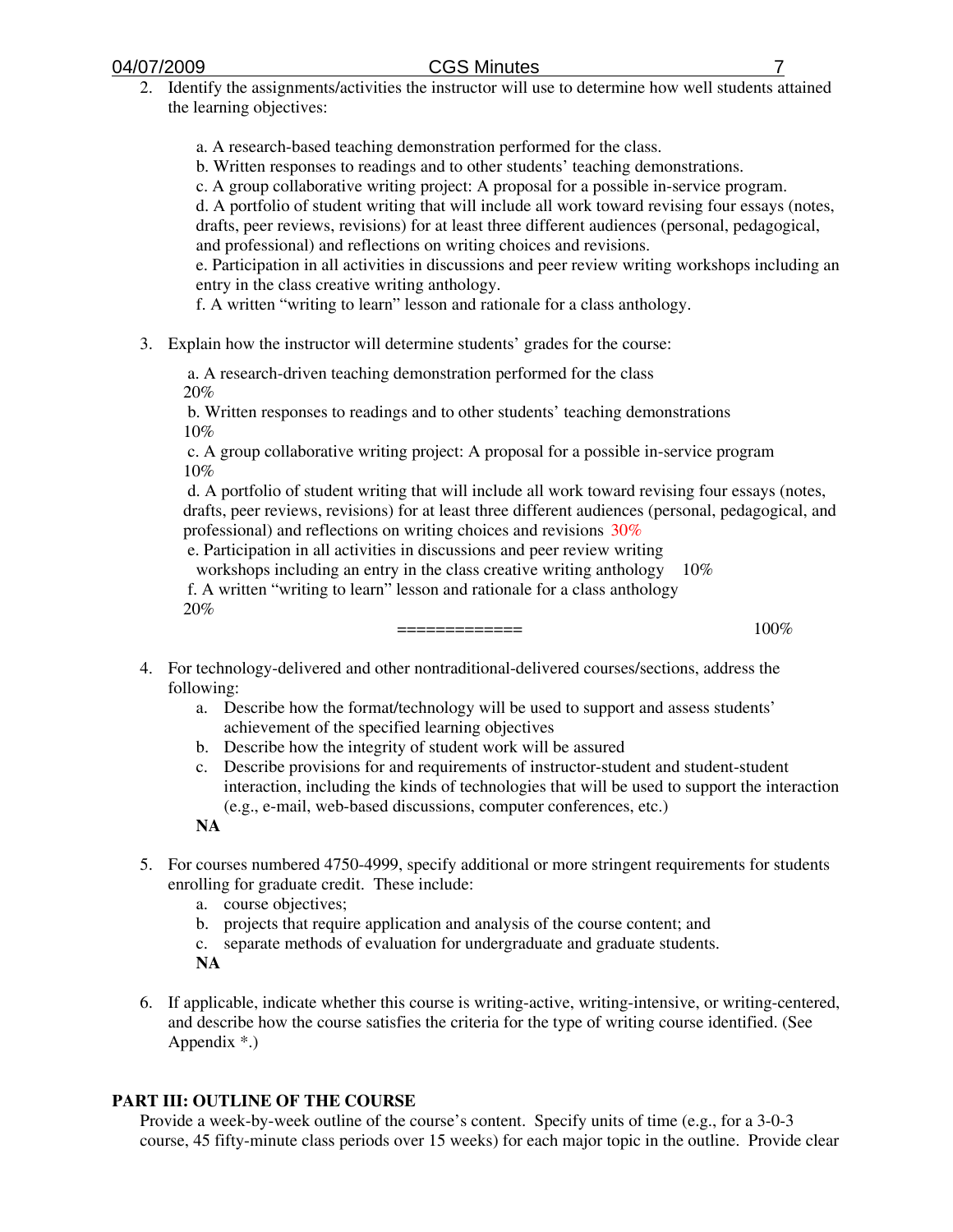and sufficient details about content and procedures so that possible questions of overlap with other courses can be addressed. For technology-delivered or other nontraditional-delivered courses/sections, explain how the course content "units" are sufficiently equivalent to the traditional on-campus semester hour units of time described above.

### **Sample: 30-0-6 6-0-6: Sixteen 450-minute class periods over four weeks**

### **Note: This course reflects the longstanding principles and practices of the National Writing Project:**

1. Teachers at every level—from kindergarten through college—are the agents of reform; universities and schools are ideal partners for investing in that reform through professional development.

2. Writing can and should be taught, not just assigned, at every grade level. Professional development programs should provide opportunities for teachers to work together to understand the full spectrum of writing development across grades and across subject areas.

3. Knowledge about the teaching of writing comes from many sources: theory and research, the analysis of practice, and the experience of writing. Effective professional development programs provide frequent and ongoing opportunities for teachers to write and to examine theory, research, and practice together systematically.

4. There is no single right approach to teaching writing; however, some practices prove to be more effective than others. A reflective and informed community of practice is in the best position to design and develop comprehensive writing programs.

5. Teachers who are well informed and effective in their practice can be successful teachers of other teachers as well as partners in educational research, development, and implementation. Collectively, teacher-leaders are our greatest resource for educational reform.

## **Week I**

#### **Reading**: Because Writing Matters: Improving Student Writing in Our Schools

**Topics:** Writing as a complex activity; current trends, best practices, research, and issues in the teaching of writing, such as its role in early literacy, how the process of the writer in the real world can be developed in the classroom, how writing can be fairly and authentically assessed, and how writing can be taught across the curriculum; and practical solutions and models for school administrators and policymakers involved in planning, implementing, and assessing a writing program as well as those seeking effective staff development for teaching writing. Transformational grammar will also be addressed.

**Assignments**: First revised piece of writing due for portfolio, response journals, writing journals, individual presentation of log notes for each day.

## **Week II**

**Reading:** Ann Lamott's Bird By Bird and individual research for teaching demonstrations. Research reading may include Breakthroughs, Writings from the Teacher Research Collaborative, A Poem for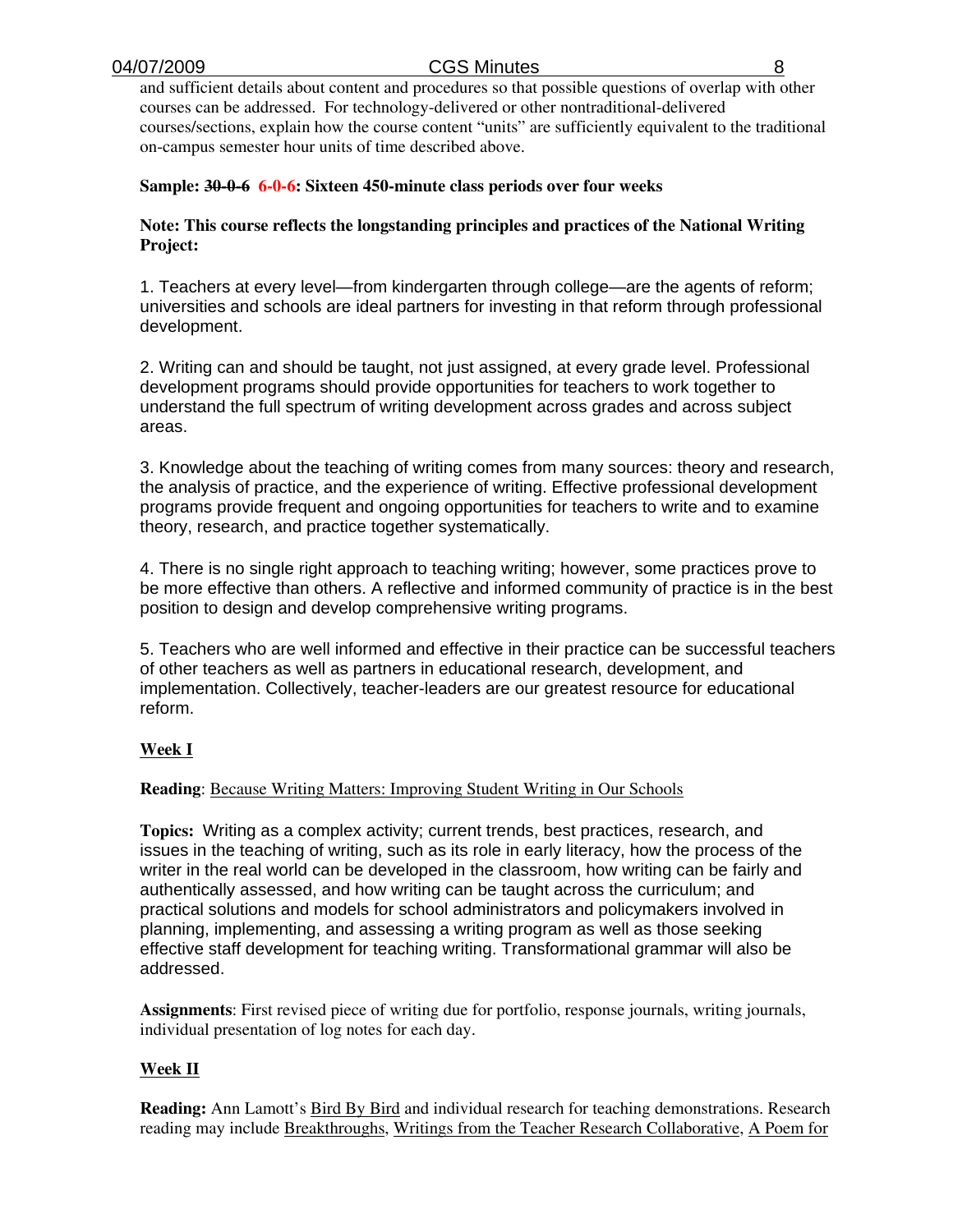Every Student, Teacher Research for Better Schools, Teacher Researchers at Work, The Writer's Workout Book, The Whole Story, and/or Writing America.

**Topics:** Writing and writing groups, grant writing, publication.

**Assignments**: Second revised piece of writing due for portfolio, response journals, writing journals, individual presentation of log notes for each day, individual teaching demonstrations and peer responses.

### **Week III**

**Reading:** Rural Voices: Conscious Education and the Teaching of Writing, Writing Across the Curriculum in Middle and High Schools, individual research for teaching demonstrations. Research reading may include Breakthroughs, Writings from the Teacher Research Collaborative, A Poem for Every Student, Teacher Research for Better Schools, Teacher Researchers at Work, The Writer's Workout Book, The Whole Story, and/or Writing America.

**Topics:** Teaching of writing in rural schools, writing across the curriculum in middle and high schools, using primary sources from the Library of Congress.

**Assignments:** Third revised piece of writing due for portfolio, response journals, writing journals, individual presentation of log notes for each day, individual teaching demonstrations and peer responses.

### **Week IV**

**Reading:** Teacher Research for Better Schools, The Fledgling Years, Writings from the Teacher Research Collaborative, Individual research for teaching demonstrations and collaborative proposals. Research reading may include Breakthroughs, Writings from the Teacher Research Collaborative, A Poem for Every Student, Teacher Research for Better Schools, Teacher Researchers at Work, The Writer's Workout Book, The Whole Story, and/or Writing America.

**Topics:** Teacher Research, in-service programs, creative writing.

**Assignments:** Portfolio of writing, collaborative proposal, response journals, writing journals, individual presentations of log notes for each day, individual teaching demonstrations and peer responses, submissions for demonstration anthology, submissions for writing anthology.

#### **PART IV: PURPOSE AND NEED**

1. Explain the department's rationale for developing and proposing the course.

This course was developed to fulfill a requirement of our newly funded National Writing Project Site here at Eastern, the Eastern Illinois Writing Project (EIWP). EIWP will provide K-12 teachers across the curriculum with a summer institute each year, continuing programs, and in-services to improve writing and teaching of writing across the curriculum. Based on National Writing Project principles that assert that the best teachers of teachers are other teachers, and the best teachers of writing are writers themselves, this course will serve as the Summer Institute for the Eastern Illinois Writing Project. The course will provide K-12 teachers across the curriculum with opportunities to experience and apply researched composition pedagogies for use in their own classrooms. The course will also train participants to serve as teacher-leaders, willing and able to share what they have learned with other teachers in their schools and districts. The course will provide these teachers with opportunities to experience and research practices that improve student writing and learning; extend their ability to use writing productively in all disciplines; and identify, celebrate, and enhance their professional roles through a teacher-centered model.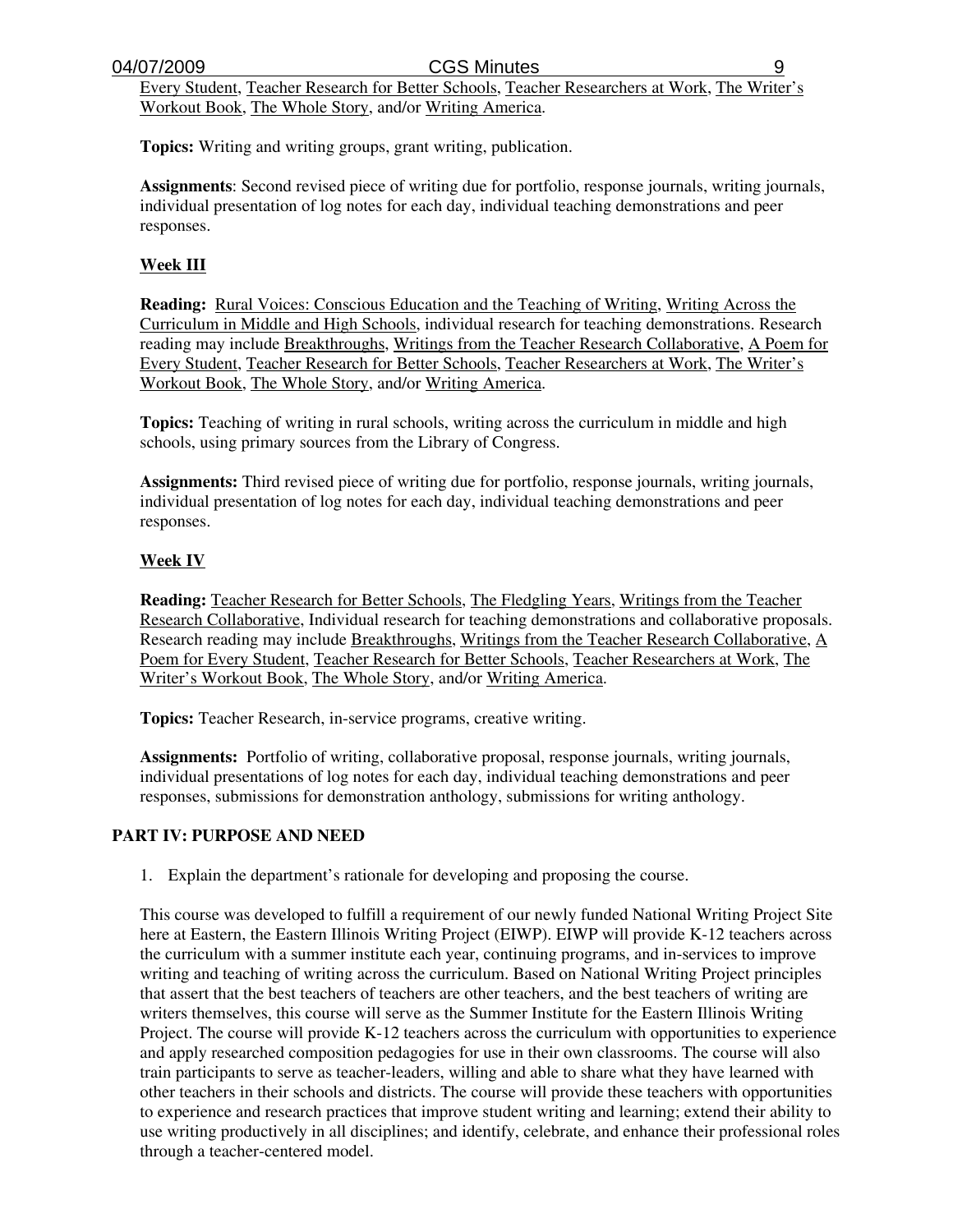- a. If this is a general education course, you also must indicate the segment of the general education program into which it will be placed, and describe how the course meets the requirements of that segment.
- b. If the course or some sections of the course may be technology delivered, explain why.
- 2. Justify the level of the course and any course prerequisites, co-requisites, or registration restrictions.

This is a graduate-level course because it serves teachers who have completed at least an undergraduate degree with teacher certification. The course is designed to build on their classroom experiences, offering a rigorous program of critical thinking, reading, and writing aimed at enhancing their ability to function as professional educators. The course highlights the mission of the Graduate School: "advancing the professional and personal lives of our students by providing graduate degree programs and graduate courses to support rigorous study and professional development."

3. If the course is similar to an existing course or courses, justify its development and offering.

Unlike English 5007, Composition Theory and Pedagogy, a course addressing the theory and practice of teaching college writing, English 5585 addresses K-12 teachers and a employs a different theoretical base (writing across the curriculum theory). This course addresses research and practice in the teaching of writing across the curriculum in the K-12 schools and draws on writing across the curriculum theory and teacher-driven research in K-12 classrooms.

- a. If the contents substantially duplicate those of an existing course, the new proposal should be discussed with the appropriate chairpersons, deans, or curriculum committees and their responses noted in the proposal.
- b. Cite course(s) to be deleted if the new course is approved. If no deletions are planned, note the exceptional need to be met or the curricular gap to be filled.
- 4. Impact on Program(s):
	- a. For undergraduate programs, specify whether this course will be required for a major or minor or used as an approved elective.
	- b. For graduate programs, specify whether this course will be a core requirement for all candidates in a degree or certificate program or an approved elective.

This course will be an approved elective in the English graduate program for those students meeting all prerequisites. This course is dependent on external funding.

If the proposed course changes a major, minor, or certificate program in or outside of the department, you must submit a separate proposal requesting that change along with the course proposal. Provide a copy of the existing program in the current catalog with the requested changes noted.

## **PART V: IMPLEMENTATION**

1. Faculty member(s) to whom the course may be assigned:

Robin L. Murray, Donna Binns, Melissa Ames

If this is a graduate course and the department does not currently offer a graduate program, it must document that it employs faculty qualified to teach graduate courses.

2. Additional costs to students: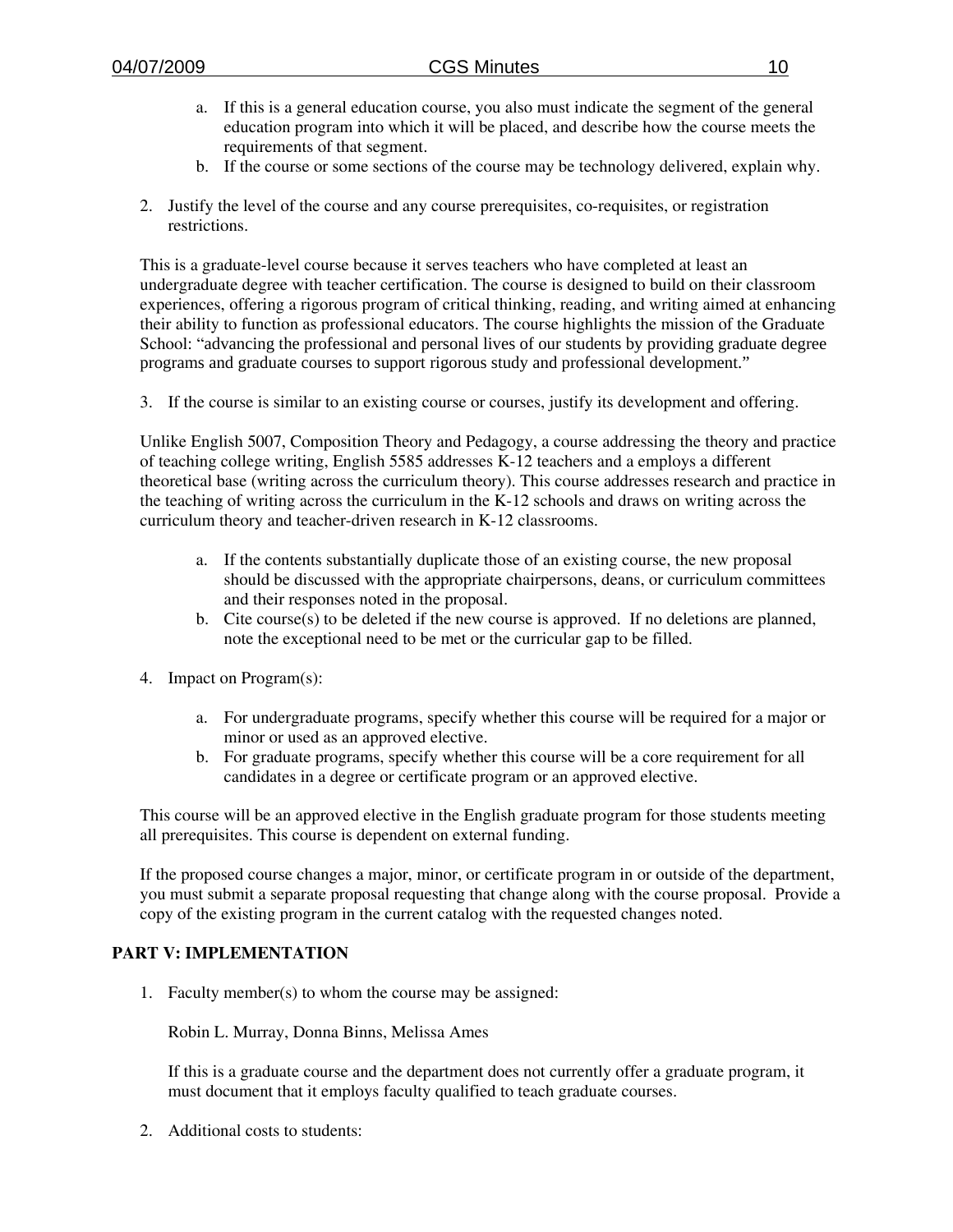Include those for supplemental packets, hardware/software, or any other additional instructional, technical, or technological requirements. (Course fees must be approved by the President's Council.)

There are no additional costs.

3. Text and supplementary materials to be used (Include publication dates):

Please Note: Texts will be funded primarily by the National Writing Project, either as free materials or as part of the Eastern Illinois Writing Project grant.

Bauman, Amy and Peterson, Art. Breakthroughs: Classroom Discoveries About Teaching Writing. San Francisco: Jossey-Bass, 2002

Brooke, Robert E. Rural Voices: Conscious Education and the Teaching of Writing. Teachers College Press, 2003.

Friedrich, Linda, et al, Editors. Writings from the Teacher Research Collaborative. San Francisco: Jossey-Bass, 2006.

Lain, Sheryl. A Poem for Every Student: Creating Community in a Public School Classroom. San Francisco: Jossey-Bass, 1988.

Lamott, Ann. Bird By Bird: Instructions on Writing and Life. New York: Anchor, 1995.

McGonegal, Patricia and Watson, Anne. The Fledgling Years: Lessons from the First Four Years of the NWP in Vermont. San Francisco: Jossey-Bass, 2002.

Mohr, Marian M., et al. Teacher Research for Better Schools. Teachers College Press, 2003.

Maclean, Marion and Mohr, Marian M. Teacher Researchers at Work. San Francisco: Jossey-Bass, 1999.

Maxwell, Rhonda J. Writing Across the Curriculum in Middle and High Schools. New York: Allyn and Bacon, 1995.

Nagin, Carl. Because Writing Matters. San Francisco: Jossey-Bass, 2003.

Peterson, Art. The Writer's Workout Book. San Francisco: Jossey-Bass, 1996.

Smith, Mary Ann and Juska, Jane. The Whole Story: Teachers Talk About Portfolios. San Francisco: Jossey-Bass, 2001.

Robbins, Sarah and Dyer, Mimi, Editors. Writing America: Classroom Literacy and Public Engagement. San Francisco: Jossey-Bass, 2004.

## **PART VI: COMMUNITY COLLEGE TRANSFER**

If the proposed course is a 1000- or 2000-level course, state either, "A community college course may be judged equivalent to this course" OR "A community college course will not be judged equivalent to this course." A community college course will **not** be judged equivalent to a 3000- or 4000-level course but may be accepted as a substitute; however, upper-division credit will not be awarded.

#### **PART VII: APPROVALS**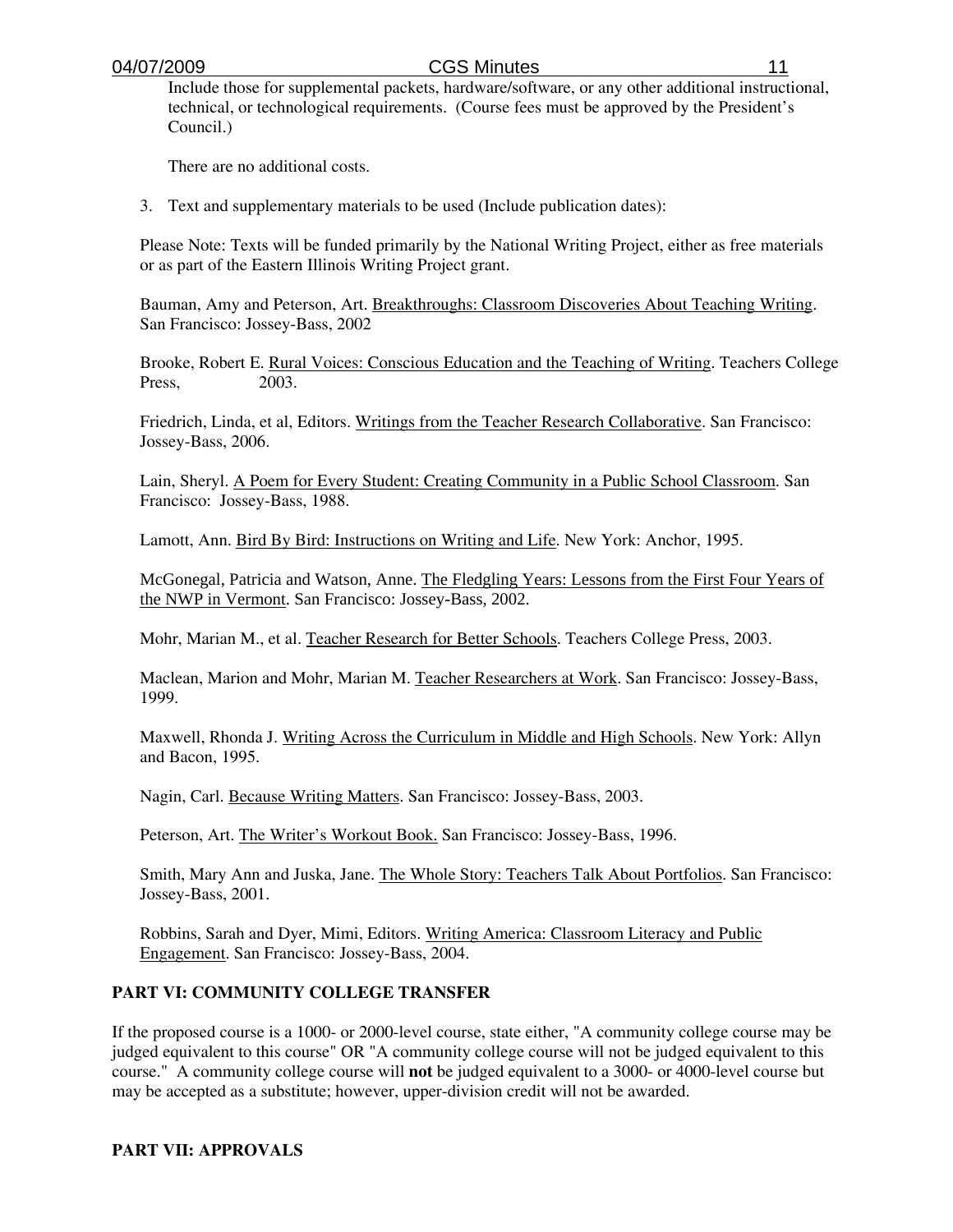| 04/07/2009                                                               | <b>CGS Minutes</b> |                          |  |  |
|--------------------------------------------------------------------------|--------------------|--------------------------|--|--|
| Date approved by the department or school                                |                    | <b>November 20, 2008</b> |  |  |
| Date approved by the college curriculum committee                        |                    | February 4, 2009         |  |  |
| <b>Date approved by the Honors Council</b> (if this is an honors course) |                    |                          |  |  |
| Date approved by CAA                                                     | CGS –              |                          |  |  |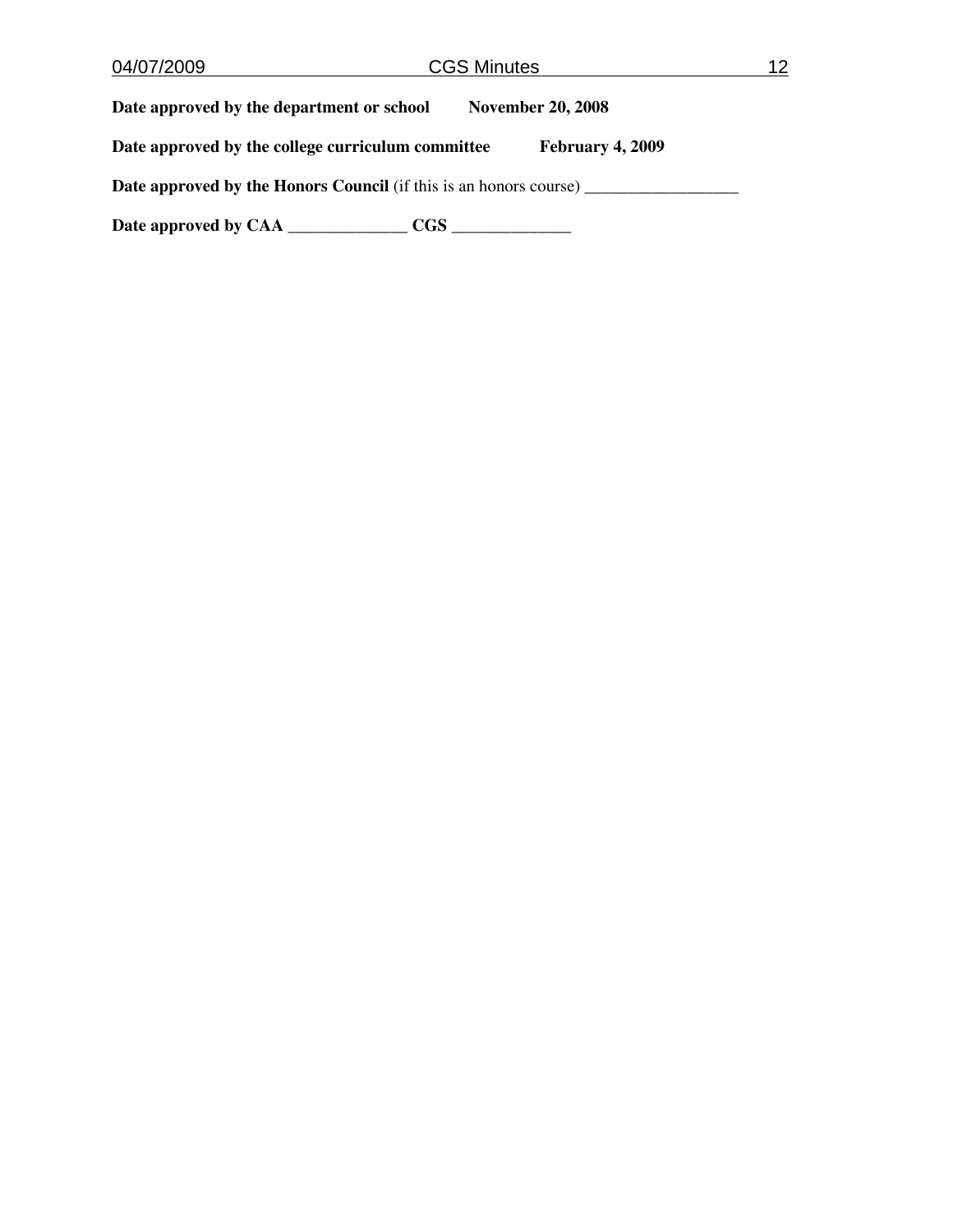## *Attachment B*

# **Proposed Changes to English Graduate Studies Curriculum**

We propose making the following changes to the graduate studies curriculum:

## (1) **Require ENG 5007 instead of ENG 5011 for all GAs.**

Rationale: GAs working in the writing center and teaching first-year composition need a strong grounding in composition theory and pedagogy. As a special topics course, ENG 5011 rotates among topics in composition, professional writing, and rhetoric. Currently, a GA may take a section of ENG 5011 that does not address composition at all. An introductory composition theory class would ensure that all GAs have exposure to composition, while allowing ENG 5011 to explore more diverse and advanced topics.

### (2) **Require graduate students with a concentration in Composition and Rhetoric to take ENG 5007 once and ENG 5011 once.**

Rationale: Adding an additional composition requirement would increase to 13 (slightly less than half) the minimum number of credit hours in composition.

### (3) **Give graduate students with a concentration in Professional Writing (and without a graduate assistantship) a choice between taking ENG 5007 and ENG 5011 or two sections of ENG 5011.**

Rationale: Professional Writing students may have diverse interests: some hope to teach in two-year colleges or go on to PhD programs, while others plan to work in industry as professional writers. Providing the students with a choice will allow them to tailor the graduate program to their interests.

#### (4) **Change the name of ENG 5500 to "Practicum in Writing Center Theory and Practice."**

Rationale: Originally, the course was taken by students who were tutoring in the WC or teaching ENG 1000. Incoming graduate students no longer teach ENG 1000 and so the course focuses entirely on Writing Center-related topics. The instructors for the course (Markelis, Kory, and Taylor) believe that the new title will more accurately indicate the focus of the course. For catalog purposes, the short name for the course will be "Writing Center Practicum."

The tables on the next three pages reflect the changes above as they would appear in the catalog. For each, the proposed curriculum is on the left while the current curriculum is on the right; revised text is shown in italics on the left. None of the proposed changes increases the total number of required credit hours.

Approved by department: November 20, 2008 Approved by CAHCC: 2/4/2009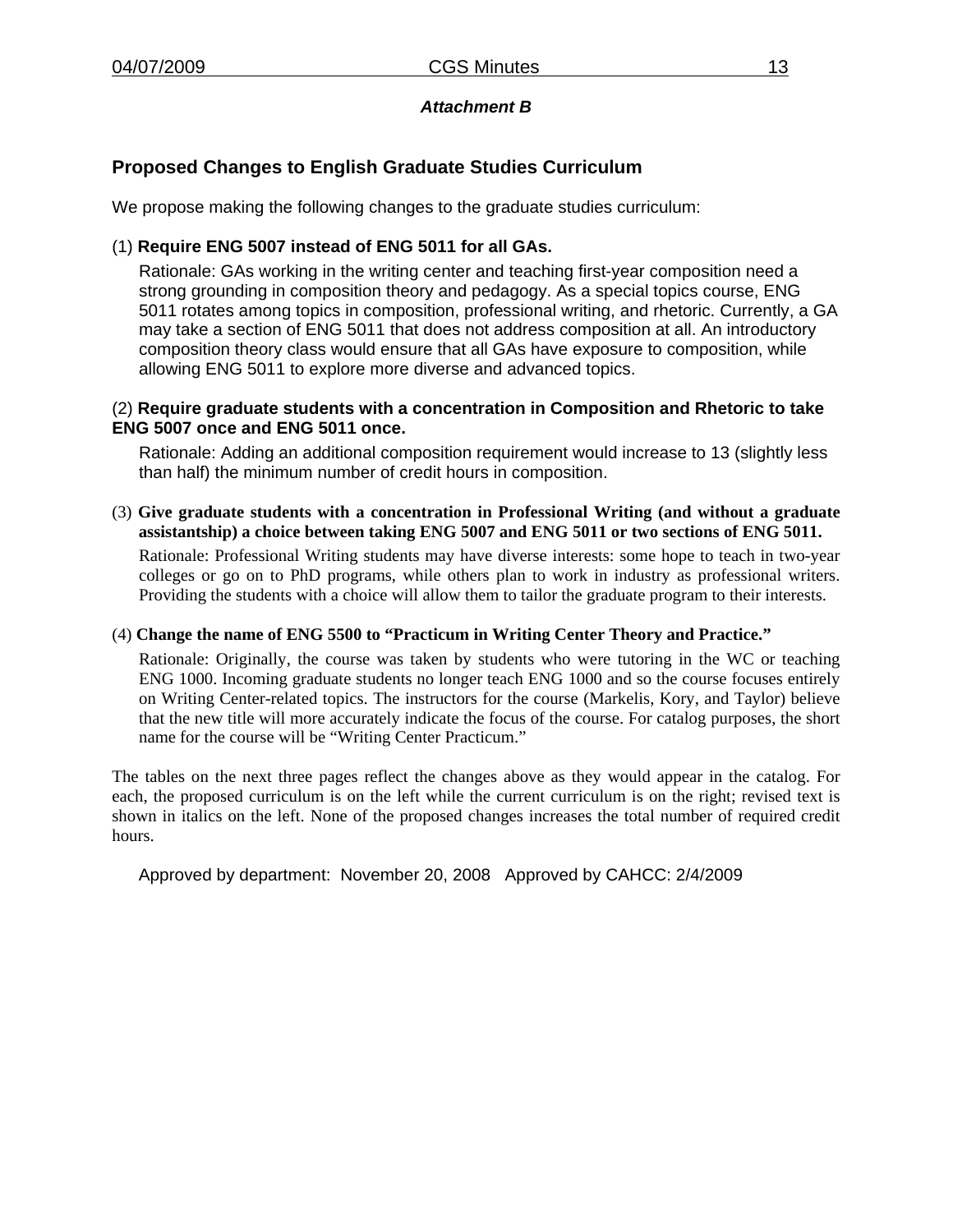| Literary Studies: 30 Hour Option and Thesis for Candidates Holding Assistantships                                                                                                                                                                                                                                                                                                                                                                                                                                                        |                                                                                                                                                                                                                                                                                                                                                                                                                                                                                                                                                                                 |  |  |  |
|------------------------------------------------------------------------------------------------------------------------------------------------------------------------------------------------------------------------------------------------------------------------------------------------------------------------------------------------------------------------------------------------------------------------------------------------------------------------------------------------------------------------------------------|---------------------------------------------------------------------------------------------------------------------------------------------------------------------------------------------------------------------------------------------------------------------------------------------------------------------------------------------------------------------------------------------------------------------------------------------------------------------------------------------------------------------------------------------------------------------------------|--|--|--|
|                                                                                                                                                                                                                                                                                                                                                                                                                                                                                                                                          |                                                                                                                                                                                                                                                                                                                                                                                                                                                                                                                                                                                 |  |  |  |
| <b>Total Hours with Thesis. Credits: 33 to 36</b><br>Literature Courses, Credits: 15<br>Electives, Credits: 5<br>Thesis. Credits: 3 to 6<br><b>ENG 5000 - Introduction to Methods and Issues in</b><br>٠<br>English Studies. Credits: 3<br>ENG 5007 - Composition Pedagogies. Credits:<br>٠<br>3<br><b>ENG 5500 - Practicum in Teaching Composition.</b><br>$\bullet$<br>Credits: 1<br><b>ENG 5502 - Mentored Composition Teaching.</b><br>$\bullet$<br>Credits: 3                                                                       | Total Hours with Thesis. Credits: 33 to 36<br>Literature Courses, Credits: 15<br>Electives, Credits: 5<br>Thesis. Credits: 3 to 6<br><b>ENG 5000 - Introduction to Methods and Issues</b><br>٠<br>in English Studies. Credits: 3<br><b>ENG 5011 - Studies in Composition and</b><br>$\bullet$<br>Rhetoric. Credits: 3<br>ENG 5500 - Practicum in Teaching Composition.<br>$\bullet$<br>Credits: 1<br><b>ENG 5502 - Mentored Composition Teaching.</b><br>$\bullet$<br>Credits: 3                                                                                                |  |  |  |
| Literary Studies: 33 Hour Option and Exam for Candidates Holding Assistantships                                                                                                                                                                                                                                                                                                                                                                                                                                                          |                                                                                                                                                                                                                                                                                                                                                                                                                                                                                                                                                                                 |  |  |  |
| <b>Total Hours with Exam. Credits: 36</b><br>Literature Courses, Credits: 18<br>Electives, Credits: 5<br>Examination/Tutorial, Credits: 3<br>ENG 5000 - Introduction to Methods and Issues in<br><b>English Studies. Credits: 3</b><br>ENG 5007 - Composition Pedagogies. Credits:<br>٠<br>3<br><b>ENG 5500 - Practicum in Teaching Composition.</b><br>$\bullet$<br>Credits: 1<br>ENG 5502 - Mentored Composition Teaching. Credits: 3<br>٠                                                                                             | <b>Total Hours with Exam. Credits: 36</b><br>Literature Courses, Credits: 18<br>Electives, Credits: 5<br>Examination/Tutorial, Credits: 3<br>ENG 5000 - Introduction to Methods and Issues<br>in English Studies. Credits: 3<br><b>ENG 5011 - Studies in Composition and</b><br>$\bullet$<br>Rhetoric. Credits: 3<br>ENG 5500 - Practicum in Teaching Composition.<br>$\bullet$<br>Credits: 1<br><b>ENG 5502 - Mentored Composition Teaching.</b><br>$\bullet$<br>Credits: 3                                                                                                    |  |  |  |
| Literary Studies with CW Emphasis (30 Hour and Thesis Option) for Candidates Holding Assistantships                                                                                                                                                                                                                                                                                                                                                                                                                                      |                                                                                                                                                                                                                                                                                                                                                                                                                                                                                                                                                                                 |  |  |  |
| Total Hours with Thesis. Credits: 33 to 36<br>Literature Courses. Credits: 9<br>Electives. Credits: 5<br>$\bullet$<br>(See footnote *)<br>Thesis. Credits: 3 to 6<br>$\bullet$<br>Advanced Creative Writing Courses. Credits: 6<br>ENG 5000 - Introduction to Methods and Issues in<br>$\bullet$<br>English Studies. Credits: 3<br><b>ENG 5007: Composition Pedagogies. Credits: 3</b><br><b>ENG 5500 - Practicum in Teaching Composition.</b><br>$\bullet$<br>Credits: 1<br><b>ENG 5502 - Mentored Composition Teaching. Credits: 3</b> | Total Hours with Thesis. Credits: 33 to 36<br>Literature Courses, Credits: 9<br>$\bullet$<br>Electives. Credits: 5<br>$\bullet$<br>(See footnote *)<br>Thesis. Credits: 3 to 6<br>Advanced Creative Writing Courses. Credits: 6<br>$\bullet$<br>ENG 5000 - Introduction to Methods and Issues<br>$\bullet$<br>in English Studies. Credits: 3<br><b>ENG 5011 - Studies in Composition and</b><br>Rhetoric. Credits: 3<br>ENG 5500 - Practicum in Teaching Composition.<br>$\bullet$<br>Credits: 1<br><b>ENG 5502 - Mentored Composition Teaching.</b><br>$\bullet$<br>Credits: 3 |  |  |  |
|                                                                                                                                                                                                                                                                                                                                                                                                                                                                                                                                          |                                                                                                                                                                                                                                                                                                                                                                                                                                                                                                                                                                                 |  |  |  |
| Comp/Rhet 30 Hour Option and Thesis for All Candidates                                                                                                                                                                                                                                                                                                                                                                                                                                                                                   |                                                                                                                                                                                                                                                                                                                                                                                                                                                                                                                                                                                 |  |  |  |
| Total Hours with Thesis. Credits: 33 to 36<br>Electives, Credits: 17<br>Thesis. Credits: 3 to 6<br><b>ENG 5000 - Introduction to Methods and Issues in</b><br>٠                                                                                                                                                                                                                                                                                                                                                                          | Total Hours with Thesis. Credits: 33 to 36<br>Electives, Credits: 17<br>$\bullet$<br>Thesis. Credits: 3 to 6<br><b>ENG 5000 - Introduction to Methods and Issues</b><br>$\bullet$                                                                                                                                                                                                                                                                                                                                                                                               |  |  |  |

• ENG 5000 - Introduction to Methods and Issues in English Studies. Credits: 3

• *ENG 5007 – Composition Pedagogies. Credits: 3.* 

• **ENG 5011 - Studies in Composition and Rhetoric.** Credits: 3

- **ENG 5500 Practicum in Teaching Composition.** Credits: 1
- in English Studies. Credits: 3 • ENG 5011 - Studies in Composition and
	- Rhetoric. Credits: 3
- Repeated for 6 Credits • ENG 5500 - Practicum in Teaching Composition.
- Credits: 1 • **ENG 5502 - Mentored Composition Teaching.**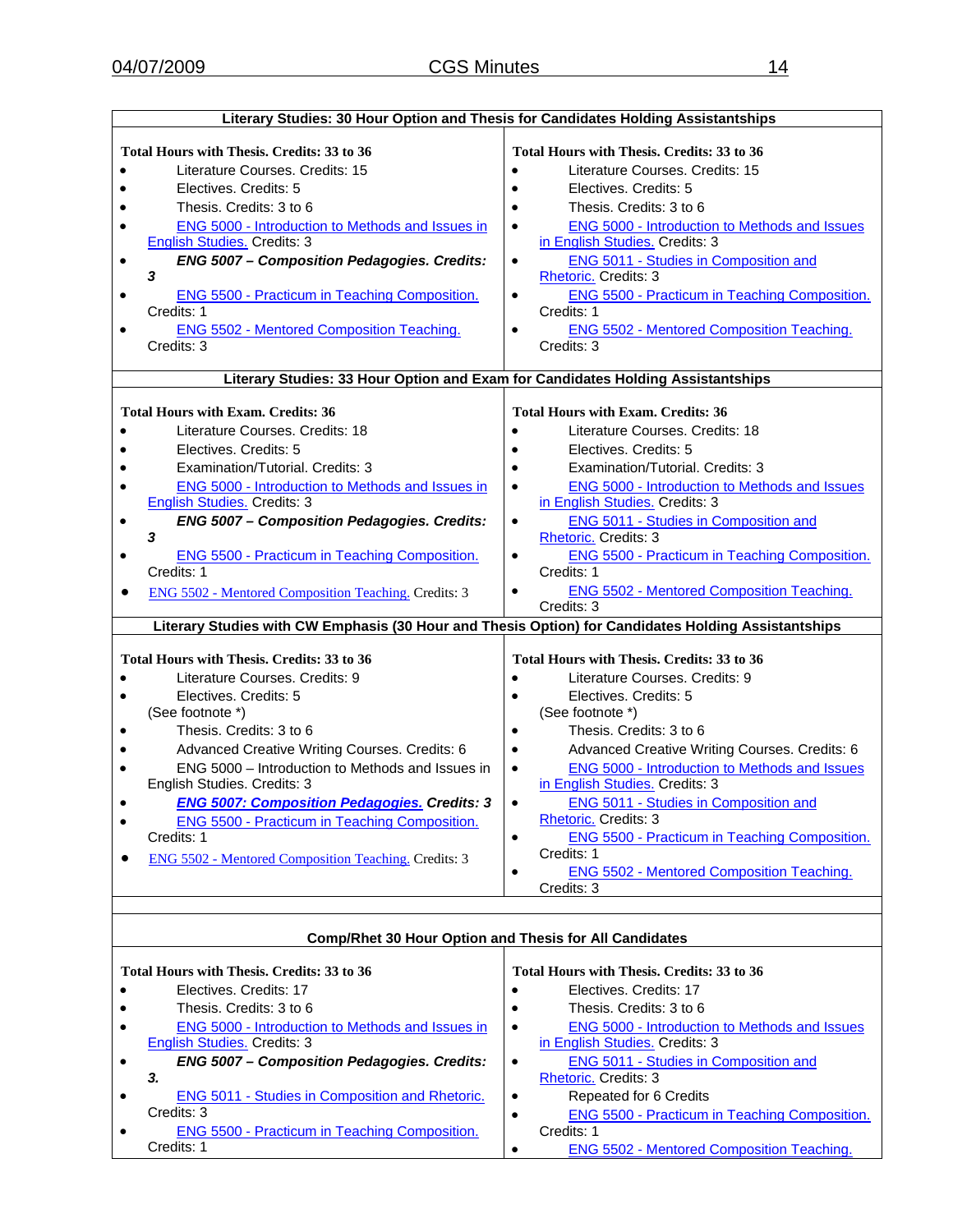| <b>CGS Minutes</b><br>04/07/2009                                                                    | 15                                                                                           |  |  |  |
|-----------------------------------------------------------------------------------------------------|----------------------------------------------------------------------------------------------|--|--|--|
| <b>ENG 5502 - Mentored Composition Teaching. Credits: 3</b>                                         | Credits: 3                                                                                   |  |  |  |
|                                                                                                     |                                                                                              |  |  |  |
| Comp/Rhet 33 Hour Option and Exam for All Candidates                                                |                                                                                              |  |  |  |
| <b>Total Hours with Exam. Credits: 36</b>                                                           | <b>Total Hours with Exam. Credits: 36</b>                                                    |  |  |  |
| Electives, Credits: 20                                                                              | Electives, Credits: 20                                                                       |  |  |  |
| Examination/Tutorial, Credits: 3                                                                    | Examination/Tutorial, Credits: 3                                                             |  |  |  |
| ENG 5000 - Introduction to Methods and Issues in                                                    | <b>ENG 5000 - Introduction to Methods and Issues</b>                                         |  |  |  |
| <b>English Studies. Credits: 3</b>                                                                  | in English Studies. Credits: 3                                                               |  |  |  |
| ENG 5007 - Composition Pedagogies. Credits:<br>$\bullet$                                            | <b>ENG 5011 - Studies in Composition and</b><br>$\bullet$                                    |  |  |  |
| 3.                                                                                                  | Rhetoric. Credits: 3                                                                         |  |  |  |
| ENG 5011 - Studies in Composition and Rhetoric.<br>٠                                                | Repeated for 6 credits<br>$\bullet$                                                          |  |  |  |
| Credits: 3                                                                                          | ENG 5500 - Practicum in Teaching Composition.<br>$\bullet$                                   |  |  |  |
| <b>ENG 5500 - Practicum in Teaching Composition.</b><br>٠                                           | Credits: 1                                                                                   |  |  |  |
| Credits: 1                                                                                          | <b>ENG 5502 - Mentored Composition Teaching.</b><br>$\bullet$                                |  |  |  |
| <b>ENG 5502 - Mentored Composition Teaching. Credits: 3</b>                                         | Credits: 3                                                                                   |  |  |  |
|                                                                                                     |                                                                                              |  |  |  |
| Professional Writing 30 Hour Option and Thesis for Candidates Holding Assistantships                |                                                                                              |  |  |  |
| Total Hours with Thesis. Credits: 33 to 36                                                          | Total Hours with Thesis. Credits: 33 to 36                                                   |  |  |  |
| Electives, Credits: 14<br>$\bullet$                                                                 | Electives, Credits: 14                                                                       |  |  |  |
| Thesis. Credits: 3 to 6                                                                             | Thesis. Credits: 3 to 6                                                                      |  |  |  |
| <b>ENG 4760 - Studies in Professional Writing.</b><br>٠                                             | <b>ENG 4760 - Studies in Professional Writing.</b><br>$\bullet$                              |  |  |  |
| Credits: 3                                                                                          | Credits: 3                                                                                   |  |  |  |
| <b>ENG 5000 - Introduction to Methods and Issues in</b><br>٠                                        | <b>ENG 5000 - Introduction to Methods and Issues</b><br>$\bullet$                            |  |  |  |
| English Studies. Credits: 3                                                                         | in English Studies. Credits: 3                                                               |  |  |  |
| ENG 5007 - Composition Pedagogies. Credits:<br>$\bullet$<br>3                                       | ENG 5011 - Studies in Composition and<br>$\bullet$                                           |  |  |  |
| <b>ENG 5011 - Studies in Composition and Rhetoric.</b>                                              | Rhetoric. Credits: 3                                                                         |  |  |  |
| $\bullet$<br>Credits: 3                                                                             | Repeated for 6 credits<br>$\bullet$                                                          |  |  |  |
| <b>ENG 5500 - Practicum in Teaching Composition.</b><br>$\bullet$                                   | <b>ENG 5500 - Practicum in Teaching Composition.</b><br>$\bullet$<br>Credits: 1              |  |  |  |
| Credits: 1                                                                                          | ENG 5960 - Professional Writing Internship.<br>$\bullet$                                     |  |  |  |
| <b>ENG 5960 - Professional Writing Internship.</b> Credits: 3                                       | Credits: 3                                                                                   |  |  |  |
|                                                                                                     |                                                                                              |  |  |  |
|                                                                                                     |                                                                                              |  |  |  |
| Professional Writing 33 Hour Option and Exam for Candidates Holding Assistantships                  |                                                                                              |  |  |  |
|                                                                                                     |                                                                                              |  |  |  |
| Total Hours with Exam. Credits: 36                                                                  | Total Hours with Exam. Credits: 36                                                           |  |  |  |
| Electives. Credits: 17                                                                              | Electives. Credits: 17<br>$\bullet$                                                          |  |  |  |
| Examination/Tutorial. Credits: 3                                                                    | Examination/Tutorial. Credits: 3                                                             |  |  |  |
| ENG 4760 - Studies in Professional Writing.                                                         | <b>ENG 4760 - Studies in Professional Writing.</b><br>$\bullet$                              |  |  |  |
| Credits: 3                                                                                          | Credits: 3                                                                                   |  |  |  |
| ENG 5000 - Introduction to Methods and Issues in<br>$\bullet$<br><b>English Studies. Credits: 3</b> | ENG 5000 - Introduction to Methods and Issues<br>$\bullet$<br>in English Studies. Credits: 3 |  |  |  |
| ENG 5007 - Composition Pedagogies. Credits:<br>٠                                                    | <b>ENG 5011 - Studies in Composition and</b><br>$\bullet$                                    |  |  |  |
| 3                                                                                                   | Rhetoric. Credits: 3                                                                         |  |  |  |
| ENG 5011 - Studies in Composition and Rhetoric.<br>٠                                                | Repeated for 6 credits<br>$\bullet$                                                          |  |  |  |
| Credits: 3                                                                                          | ENG 5500 - Practicum in Teaching Composition.<br>$\bullet$                                   |  |  |  |
| ENG 5500 - Practicum in Teaching Composition.<br>٠                                                  | Credits: 1                                                                                   |  |  |  |
| Credits: 1                                                                                          | <b>ENG 5960 - Professional Writing Internship.</b><br>$\bullet$                              |  |  |  |
| <b>ENG 5960 - Professional Writing Internship.</b> Credits: 3                                       | Credits: 3                                                                                   |  |  |  |
|                                                                                                     |                                                                                              |  |  |  |
| Professional Writing 30 Hour Option and Thesis for Candidates Not Holding Assistantships            |                                                                                              |  |  |  |
| Total Hours with Thesis. Credits: 33 to 36                                                          | Total Hours with Thesis. Credits: 33 to 36                                                   |  |  |  |
| Electives, Credits: 15                                                                              | Electives. Credits: 15                                                                       |  |  |  |
| Thesis. Credits: 3 to 6                                                                             | Thesis. Credits: 3 to 6                                                                      |  |  |  |
| ENG 4760 - Studies in Professional Writing.                                                         | ENG 4760 - Studies in Professional Writing.                                                  |  |  |  |
| Credits: 3                                                                                          | Credits: 3                                                                                   |  |  |  |
| ENG 5000 - Introduction to Methods and Issues in                                                    | ENG 5000 - Introduction to Methods and Issues                                                |  |  |  |
| English Studies. Credits: 3                                                                         | in English Studies. Credits: 3                                                               |  |  |  |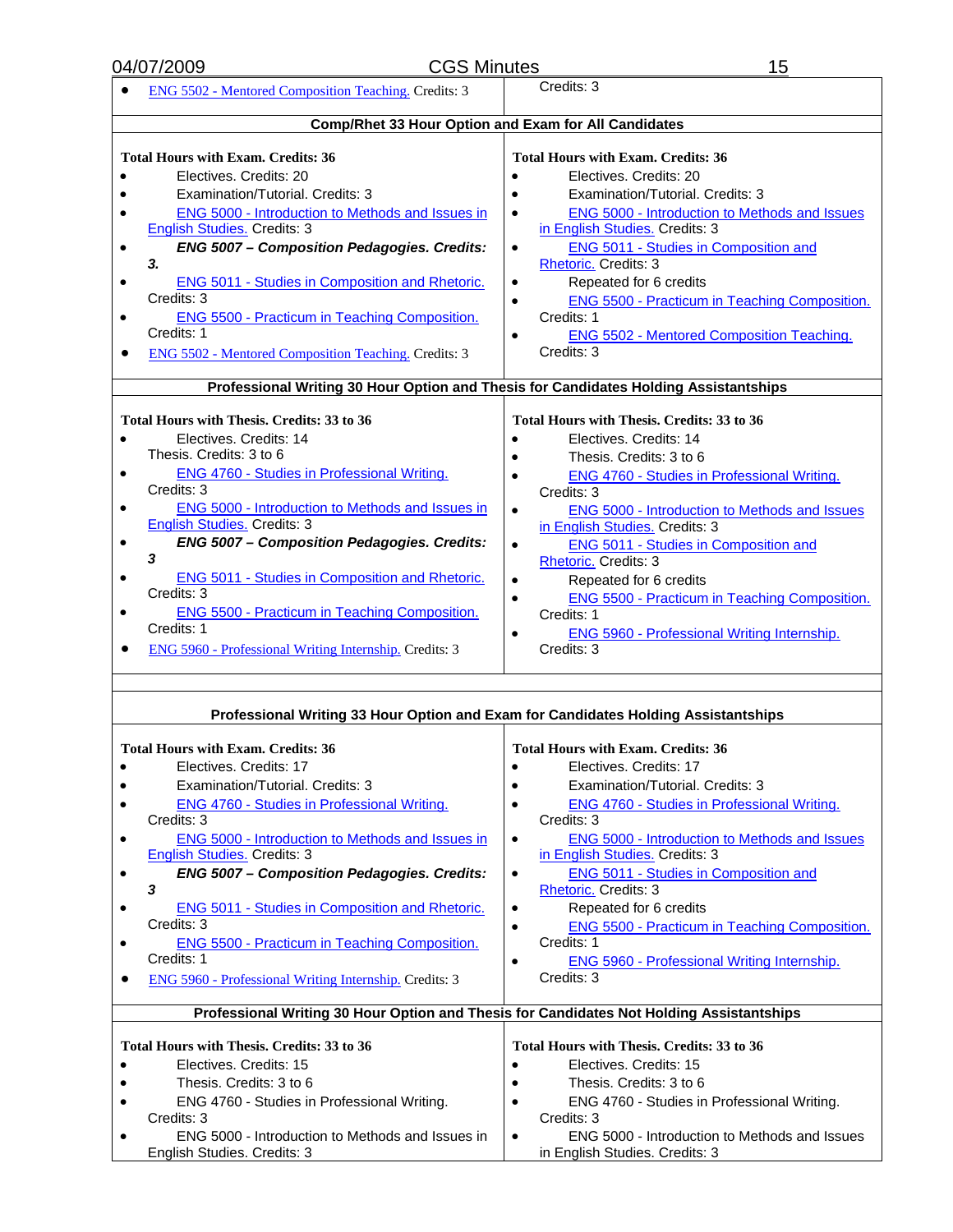| 04/07/2009                                                                             |                                                                                 | <b>CGS Minutes</b> | 16                                                                              |
|----------------------------------------------------------------------------------------|---------------------------------------------------------------------------------|--------------------|---------------------------------------------------------------------------------|
|                                                                                        | ENG 5011 - Studies in Composition and Rhetoric.<br>Credits: 3                   |                    | ENG 5011 - Studies in Composition and<br>Rhetoric. Credits: 3                   |
|                                                                                        | ENG 5007 or ENG 5011 repeated. Credits: 3                                       |                    | Repeated for 6 credits                                                          |
|                                                                                        | ENG 5960 - Professional Writing Internship. Credits: 3                          |                    | ENG 5960 - Professional Writing Internship.<br>Credits: 3                       |
| Professional Writing 33 Hour Option and Exam for Candidates Not Holding Assistantships |                                                                                 |                    |                                                                                 |
|                                                                                        | <b>Total Hours with Exam. Credits: 36</b>                                       |                    | <b>Total Hours with Thesis. Credits: 36</b>                                     |
|                                                                                        | Electives, Credits: 18                                                          |                    | Electives, Credits: 18                                                          |
|                                                                                        | Examination/Tutorial, Credits: 3                                                |                    | Examination/Tutorial, Credits: 3                                                |
|                                                                                        | ENG 4760 - Studies in Professional Writing.<br>Credits: 3                       |                    | ENG 4760 - Studies in Professional Writing.<br>Credits: 3                       |
|                                                                                        | ENG 5000 - Introduction to Methods and Issues in<br>English Studies. Credits: 3 |                    | ENG 5000 - Introduction to Methods and Issues<br>in English Studies. Credits: 3 |
|                                                                                        | ENG 5011 - Studies in Composition and Rhetoric.<br>Credits: 3                   |                    | ENG 5011 - Studies in Composition and<br>Rhetoric. Credits: 3                   |
|                                                                                        | ENG 5007 or ENG 5011 repeated. Credits: 3                                       |                    | Repeated for 6 credits                                                          |
|                                                                                        | ENG 5960 - Professional Writing Internship. Credits: 3                          |                    | ENG 5960 - Professional Writing Internship. Credits: 3                          |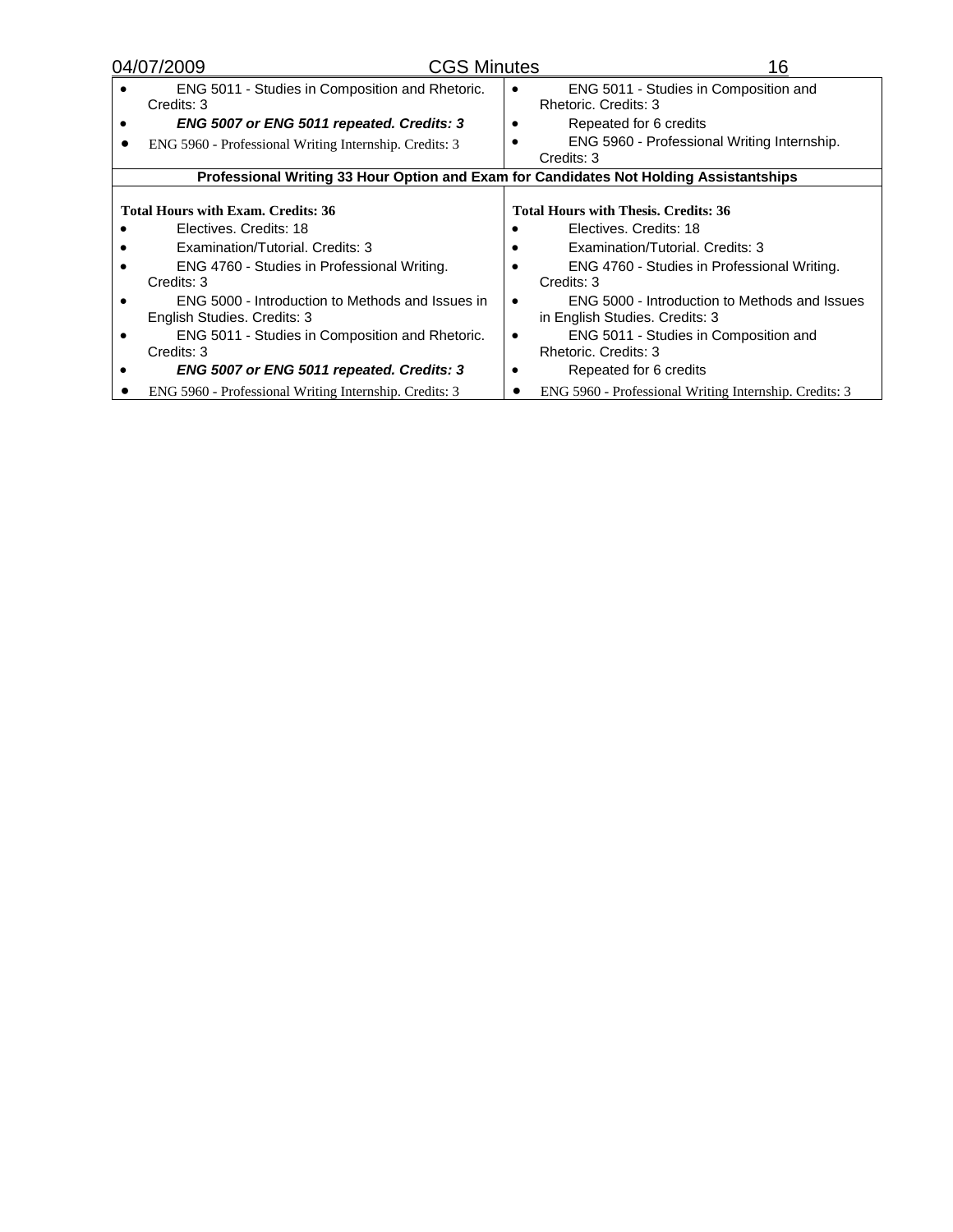### *Attachment C*

### **LUMPKIN COLLEGE OF BUSINESS AND APPLIED SCIENCES EASTERN ILLINOIS UNIVERSITY**

- **TO: Council on Graduate Studies**
- **FROM: Diane Hoadley, Dean**
- **SUBJECT: EXECUTIVE ACTION**
- **DATE: March 9, 2009**

The School of Technology recently approved the following curriculum proposal which I support:

#### **Proposal for Career and Organizational Studies prefix change**  (**effective Fall 2010** – see attached memo)

Att.

- c. T. Hawkins, Coordinator, Career and Organizational Studies
	- M. Izadi, Chair, School of Technology
	- D. Woodley, Assistant Chair, School of Technology